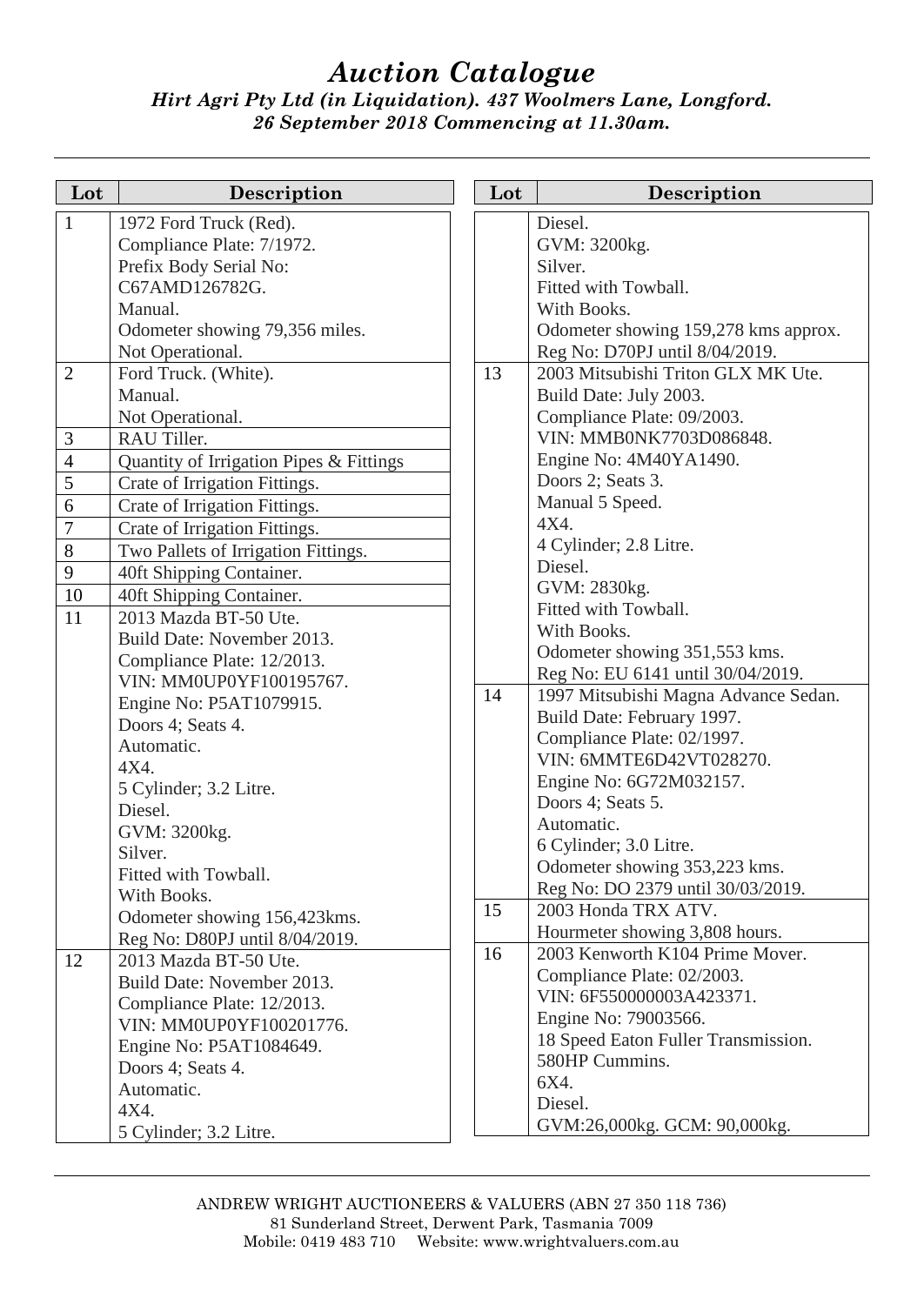| Lot | Description                                   | Lot | Description                           |
|-----|-----------------------------------------------|-----|---------------------------------------|
|     | Odometer showing 1,114,757 (approx).          |     | Hourmeter showing 1,491 hours         |
|     | Reg No: H81BM until 24/12/2018.               | 26  | 2009 Grimme SF 170-60 Pota            |
| 17  | 1996 Iveco Eurotech 4500 Prime Mover.         |     | Self Propelled. 8T Bunker.            |
|     | Engine No: 4620462357.                        | 27  | Dobmac Potato Planter.                |
|     | 13 Speed Eaton Fuller Transmission.           | 28  | 2007 Grimme SE 170-60 Pota            |
|     | Diesel.                                       |     | Self Propelled. 6T Bunker.            |
|     | Odometer showing 1,032,774kms.                | 29  | Grimme SE 75/40 Harvester.            |
|     | Reg No: H91DY until 2/12/2018.                |     | Operational).                         |
| 18  | 1981 Kruger Drop Deck Trailer.                | 30  | Potato Bin, Tandem Axle.              |
|     | Compliance Plate: 2/1981.                     | 31  | Logan Potato Piler Double L 0         |
|     | CHN: KJQ1161.                                 |     | with Logan Trac-Pro Stinger.          |
|     | Tri Axle.                                     |     | Model 831.                            |
|     | 40 ft.                                        |     | Serial No: 1251.                      |
|     | 30,000kg.                                     | 32  | Trailing Wheels with Beam.            |
|     | Reg No: Z23YW until 10/05/2019.               | 33  | Planter Fertiliser Bin with Aug       |
| 19  | 1995 Hercules Tipping Trailer.                | 34  | Steel Corner Work Bench witl          |
|     | Model HEST 3.                                 | 35  | <b>VACANT</b>                         |
|     | Compliance Plate: 08/1995.                    | 36  | Mazda BT-50 Ute Tub.                  |
|     | VIN: 6D9T25RTAS2W91004.                       | 37  | Mazda BT-50 Ute Tub.                  |
|     | Tri Axle.                                     | 38  | Bed Former.                           |
|     | 37,000 kg.                                    | 39  | Part Conveyor & Part Rollers.         |
|     | Reg No: Z93XQ until 15/05/2019.               | 40  | <b>Stingers to suit Potato</b>        |
| 20  | Milk Tanker Trailer. 21,000 Litre.            | 41  | Pallet of used Star Pickets.          |
| 21  | 1981 Centurion Tipping Trailer.               | 42  | Pallet of used Irrigation Cable       |
|     | Tri Axle.                                     | 43  | Twin Row Potato Mulcher.              |
|     | <b>Registration Lapsed but Inspection Pit</b> | 44  | Spoon Drainer, Heavy Duty.            |
|     | Ready                                         | 45  | Potato Remoulder.                     |
| 22  | 2011 Case 335 Magnum Tractor.                 | 46  | Hardi Spray Unit, 1000 litre.         |
|     | PIN: ZBRZ01830.                               | 47  | Potato Hogger.                        |
|     | Engine No: 73189056.                          | 48  | Part Conveyor.                        |
|     | Hourmeter showing 8,799 hours.                | 49  | Pacemaster Irrigator.                 |
|     | Reg No: F66YS until 7/03/2019.                | 50  | Pacemaster Irrigator.                 |
| 23  | 1996 Case 7210 Magnum Tractor.                | 51  | Pacemaster Irrigator.                 |
|     | PIN: JJA0066969.                              | 52  |                                       |
|     | Engine No: 6T83045321606.                     |     | Pacemaster Irrigator.                 |
|     | Reg No: DM 6548 lapsed.                       | 53  | Pacemaster Irrigator.                 |
| 24  | Case David Brown 1412 Tractor.                | 54  | Pacemaster Irrigator.                 |
|     | Serial No: 11202874.                          | 55  | <b>Quantity Southern Cross Irriga</b> |
|     | Engine No: 455011123760.                      |     | 125mm X 9m.                           |
|     | Hourmeter showing 1,414 hours.                | 56  | <b>Quantity Southern Cross Irriga</b> |
| 25  | David Brown 990 Selectamatic Tractor.         |     | 125mm X 9m.                           |
|     | Serial No: 990A495537.                        | 57  | <b>Quantity Southern Cross Irriga</b> |
|     | Engine No: AD4772845.                         |     | 125mm X 9m.                           |

| Lot                                           | Description                                     |  |
|-----------------------------------------------|-------------------------------------------------|--|
|                                               | Hourmeter showing 1,491 hours.                  |  |
| 26                                            | 2009 Grimme SF 170-60 Potato Harvester.         |  |
|                                               | Self Propelled. 8T Bunker.                      |  |
| 27                                            | Dobmac Potato Planter.                          |  |
| 2007 Grimme SE 170-60 Potato Harvester.<br>28 |                                                 |  |
|                                               | Self Propelled. 6T Bunker.                      |  |
| 29                                            | Grimme SE 75/40 Harvester. (Not                 |  |
|                                               | Operational).                                   |  |
| 30                                            | Potato Bin, Tandem Axle.                        |  |
| 31                                            | Logan Potato Piler Double L Conveyor            |  |
|                                               | with Logan Trac-Pro Stinger.                    |  |
|                                               | <b>Model 831.</b>                               |  |
|                                               | Serial No: 1251.                                |  |
| 32                                            | Trailing Wheels with Beam.                      |  |
| 33                                            | Planter Fertiliser Bin with Augers.             |  |
| 34                                            | Steel Corner Work Bench with Vice.              |  |
| 35                                            | <b>VACANT</b>                                   |  |
| 36                                            | Mazda BT-50 Ute Tub.                            |  |
| 37                                            | Mazda BT-50 Ute Tub.                            |  |
| 38                                            | Bed Former.                                     |  |
| 39                                            | Part Conveyor & Part Rollers.                   |  |
| 40                                            | <b>Stingers to suit Potato</b>                  |  |
| 41                                            | Pallet of used Star Pickets.                    |  |
| 42                                            | Pallet of used Irrigation Cable.                |  |
| 43                                            | Twin Row Potato Mulcher.                        |  |
| 44                                            | Spoon Drainer, Heavy Duty.                      |  |
| 45                                            | Potato Remoulder.                               |  |
| 46                                            | Hardi Spray Unit, 1000 litre.                   |  |
| 47                                            | Potato Hogger.                                  |  |
| 48                                            | Part Conveyor.                                  |  |
| 49                                            | Pacemaster Irrigator.                           |  |
| 50                                            | Pacemaster Irrigator.                           |  |
| 51                                            | Pacemaster Irrigator.                           |  |
| 52                                            | Pacemaster Irrigator.                           |  |
| 53                                            | Pacemaster Irrigator.                           |  |
| 54                                            | Pacemaster Irrigator.                           |  |
| 55                                            | <b>Quantity Southern Cross Irrigation Pipes</b> |  |
|                                               | 125mm X 9m.                                     |  |
| 56                                            | <b>Quantity Southern Cross Irrigation Pipes</b> |  |
|                                               | 125mm X 9m.                                     |  |
| 57                                            | Quantity Southern Cross Irrigation Pipes        |  |
|                                               | 125mm X 9m.                                     |  |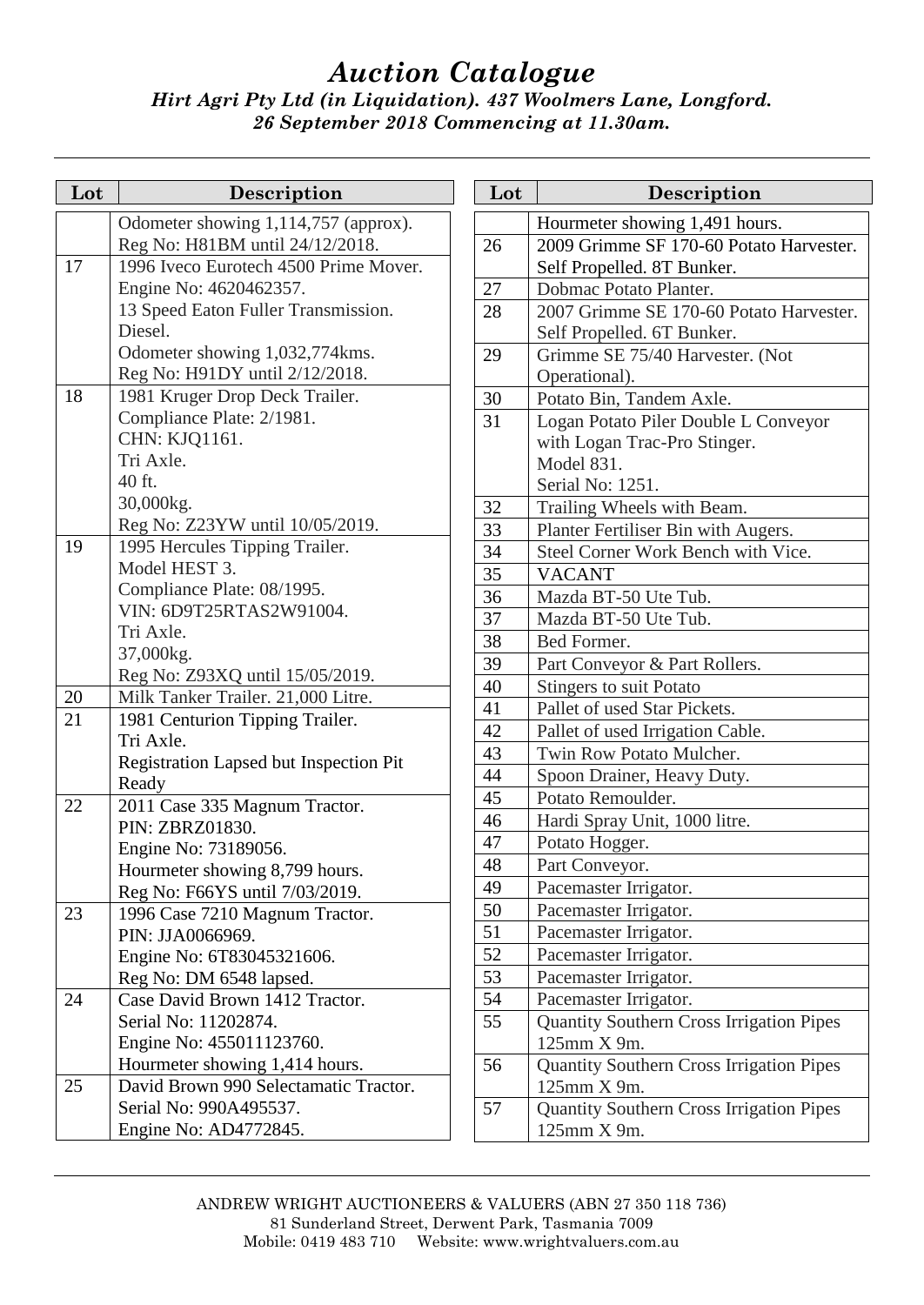| Lot | Description                                                    | Lot | Description                                                 |
|-----|----------------------------------------------------------------|-----|-------------------------------------------------------------|
| 58  | <b>Quantity Southern Cross Irrigation Pipes</b><br>125mm X 9m. | 80  | Iveco Generator.<br>Model FM-32-1.                          |
| 59  | Quantity Southern Cross Irrigation Pipes<br>125mm X 9m.        |     | Serial No: 1251.<br>32 kva.                                 |
| 60  | Quantity Southern Cross Irrigation Pipes<br>125mm X 9m.        | 81  | Hourmeter showing 647 hours<br>Heavy Duty Trailer Axle with |
| 61  | Quantity Southern Cross Irrigation Pipes<br>125mm X 9m.        | 82  | Monsoon Reel Irrigator.<br>Model: 1100.400.D.               |
| 62  | Quantity Southern Cross Irrigation Pipes<br>125mm X 9m.        |     | Serial No: 1100.191.2000.<br>With Matermacc Irrigmatic 30   |
| 63  | <b>Quantity Southern Cross Irrigation Pipes</b>                | 83  | Tank Steel, 10,000L.                                        |
|     | 125mm X 9m.                                                    | 84  | Semi Trailer Racks.                                         |
| 64  | Assorted Irrigation Pipes.                                     | 85  | Underground Irrigation Pipes.                               |
| 65  | Irrigation Suction Lines.                                      | 86  | Part Conveyor.                                              |
| 66  | Pivot Inline Filter.                                           | 87  | Part Conveyor.                                              |
| 67  | Trailer mounted Fuel Tank Steel, 3000L.                        | 88  | Part Conveyor.                                              |
| 68  | Trailer mounted Fuel Tank Steel, 1100L.                        | 89  | Concrete Agitator.                                          |
| 69  | Trailer mounted Fuel Tank Steel, 2200L.                        | 90  | Strautmann Ladeblitz Forage                                 |
| 70  | Fuel Tank Upright Steel, 1000L.                                | 91  | Quantity of Feritiliser.                                    |
| 71  | Fuel Tank on Pallet Steel, 1000L.                              | 92  | Dobmac Potato Sizer.                                        |
| 72  | Fuel Tank on Stand Steel, 3000L.                               | 93  | Mobile Fertiliser Auger.                                    |
| 73  | Vacant.                                                        | 94  | Old Massey Ferguson Mower                                   |
| 74  | Trailer mounted Irrigation Pump powered                        | 95  | Tank Wanless, 3000L.                                        |
|     | by Perkins 130hp.                                              | 96  | Water Tank with Cage, 1000l                                 |
| 75  | Trailer mounted Irrigation Pump with                           | 97  | Water Tank with Cage, 1000l                                 |
|     | Flood Pump powered by Perkins 130hp                            | 98  | Water Tank with Cage, 1000l                                 |
|     | (needs rings).                                                 | 99  | Water Tank. with Cage, 1000l                                |
| 76  | Trailer mounted Irrigation Pump powered                        |     | <b>OUTSIDE ENTRIES:</b>                                     |
|     | by Perkins 100hp (needs rebuild).                              | 100 | Large Steel Shed Frame.                                     |
| 77  | 1999 Custom Homebuilt Pipe Trailer.                            | 101 | Harriston Clod Hopper Potato                                |
|     | Reg No: WT 5564 until 18/3/2019.                               | 102 | "Shake 'N' Bake Fibreglass Ru                               |
| 78  | Trailer mounted Southern Cross Irrigation                      |     | Evinrude 35 Motor.                                          |
|     | Pump (needs motor).                                            | 103 | 2005 Kia Sorrento EX Wagon                                  |
| 79  | Portable Toilet (not operational).                             |     | <b>END OF AUCTION.</b>                                      |

| LOT | Description                              |  |
|-----|------------------------------------------|--|
| 80  | Iveco Generator.                         |  |
|     | Model FM-32-1.                           |  |
|     | Serial No: 1251.                         |  |
|     | 32 kva.                                  |  |
|     | Hourmeter showing 647 hours.             |  |
| 81  | Heavy Duty Trailer Axle with two Tyres.  |  |
| 82  | Monsoon Reel Irrigator.                  |  |
|     | Model: 1100.400.D.                       |  |
|     | Serial No: 1100.191.2000.                |  |
|     | With Matermacc Irrigmatic 300.           |  |
| 83  | Tank Steel, 10,000L.                     |  |
| 84  | Semi Trailer Racks.                      |  |
| 85  | Underground Irrigation Pipes.            |  |
| 86  | Part Conveyor.                           |  |
| 87  | Part Conveyor.                           |  |
| 88  | Part Conveyor.                           |  |
| 89  | Concrete Agitator.                       |  |
| 90  | Strautmann Ladeblitz Forage Wagon.       |  |
| 91  | Quantity of Feritiliser.                 |  |
| 92  | Dobmac Potato Sizer.                     |  |
| 93  | Mobile Fertiliser Auger.                 |  |
| 94  | Old Massey Ferguson Mower.               |  |
| 95  | Tank Wanless, 3000L.                     |  |
| 96  | Water Tank with Cage, 1000L.             |  |
| 97  | Water Tank with Cage, 1000L.             |  |
| 98  | Water Tank with Cage, 1000L.             |  |
| 99  | Water Tank. with Cage, 1000L.            |  |
|     | <b>OUTSIDE ENTRIES:</b>                  |  |
| 100 | Large Steel Shed Frame.                  |  |
| 101 | Harriston Clod Hopper Potato Sorter.     |  |
| 102 | "Shake 'N' Bake Fibreglass Runabout with |  |
|     | Evinrude 35 Motor.                       |  |
| 103 | 2005 Kia Sorrento EX Wagon               |  |
|     | <b>END OF AUCTION.</b>                   |  |

### **IMPORTANT INFORMATION**

- \* NO BUYERS PREMIUM.
- \* GST Exclusive. (GST is added to the Sale Price).